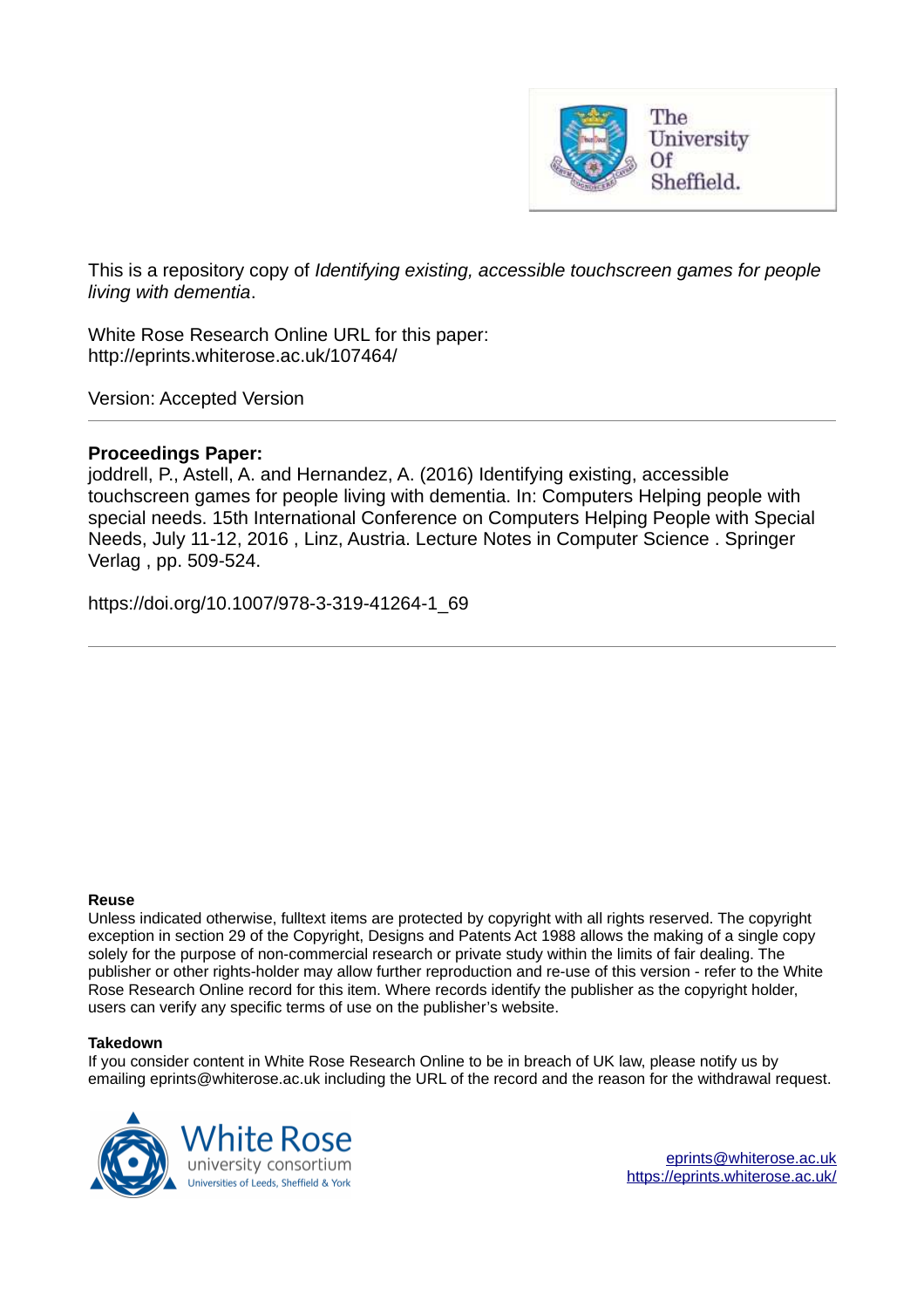# **Identifying existing, accessible touchscreen games for people living with dementia**

Phil Joddrell<sup>1,\*</sup>, Arlene J. Astell<sup>1,2</sup>, and Alexandra Hernandez<sup>2</sup>

<sup>1</sup>The Centre for Assistive Technology and Connected Healthcare, ScHARR, University of Sheffield, UK \*(pmjoddrell1@sheffield.ac.uk) <sup>2</sup>Ontario Shores Centre for Mental Health Sciences, Canada

## **1 Background**

A holistic approach to care can support people with dementia to live at home longer, as well as ensuring that the quality of life of those in receipt of care services are being maximised. Lack of activity, or boredom, is a problem reported for people with dementia both living at home and living in care services [1, 2]. Activities that are engaging can increase positive emotions and decrease boredom. Facilitating independent activity can be beneficial to avoid dependence on caregivers and to promote autonomy, and is possible at all stages of dementia progression, given the selection of appropriate activities.

Technology is increasingly being used in dementia care and there are many examples of touchscreen devices being incorporated into these interventions [3–5]. The majority of these devices are in the form of assistive technology, often where the person with dementia is not the intended user. There are limited examples of studies that have investigated using touchscreens directly with people with dementia for leisure or entertainment purposes, either using original software [6] or existing apps [7]. The benefit to using existing apps or software is that there is wide availability from the outset and any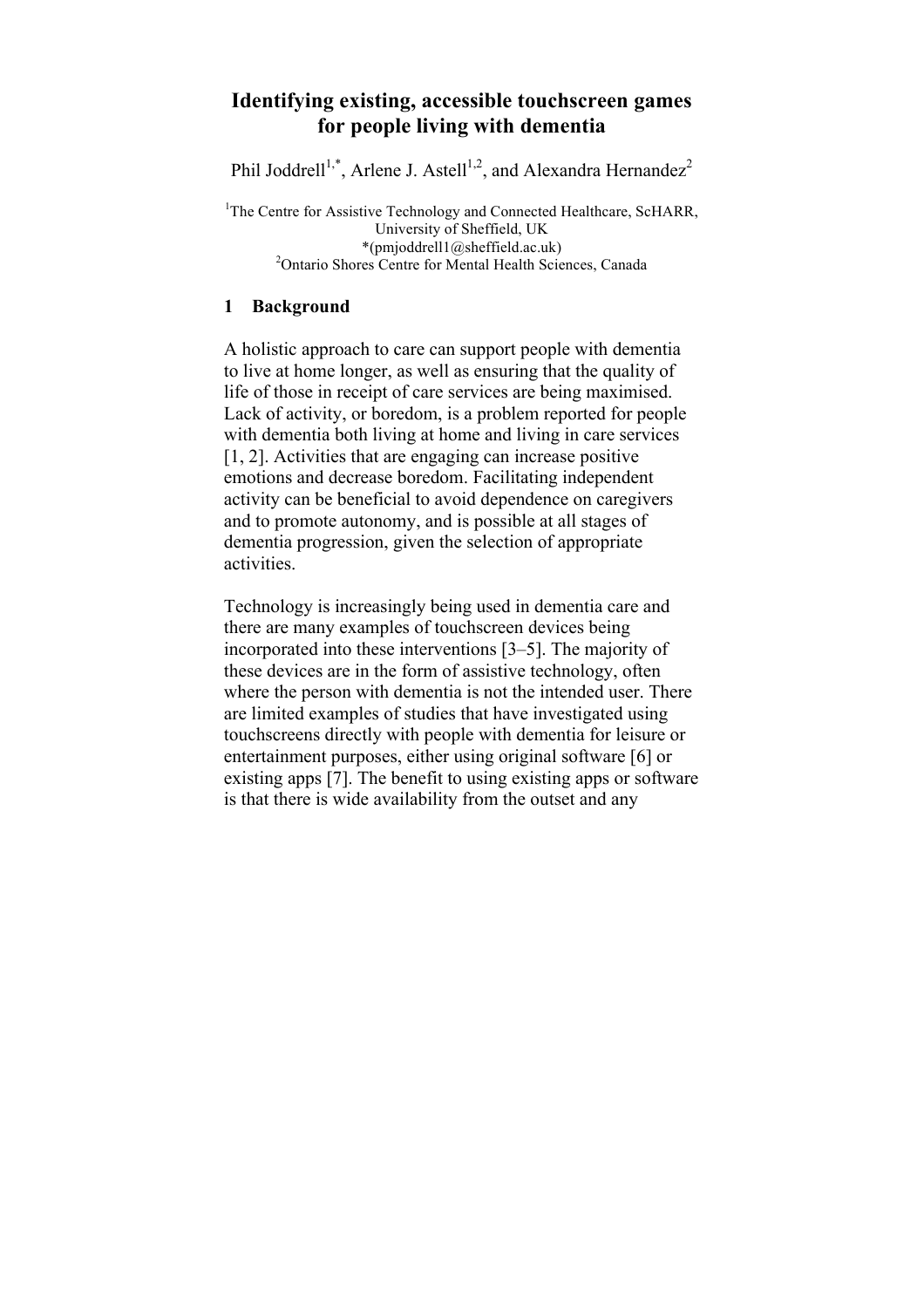potential risk of stigmatisation or exclusion through the design of population-specific technology is avoided.

An evaluation of existing touchscreen apps available in the Apple App Store was carried out with people living with dementia [8]. When offered a choice of ten different apps, a preference was indicated by the participants for activities that could be considered familiar. This notion was further explored in a recent study [9] where the choice element was removed and participants were asked to play either a familiar game or a novel game independently. Under these conditions, participants indicated an equally high level of enjoyment for both games, despite experiencing difficulties advancing through the familiar game. The conclusions drawn from this study were that people living with dementia are able to play touchscreen games independently, the selection of games does not necessarily need to rely solely on familiarity, and there is great potential in touchscreen gaming as an enjoyable activity.

The selection process for the two games in this study necessitated a systematic approach given the vast quantity of available apps for even the most specific game type. The purpose of the current paper is to describe this selection process and how it has evolved since its conception, with the overall aim of presenting a shareable framework that can be used to identify available touchscreen apps suitable for people living with dementia.

## **2 Framework**

The selection process can be separated in to two stages; the first stage involves the identification of the *type* of app that is required; and the second stage involves the testing of an app or group of apps for suitability.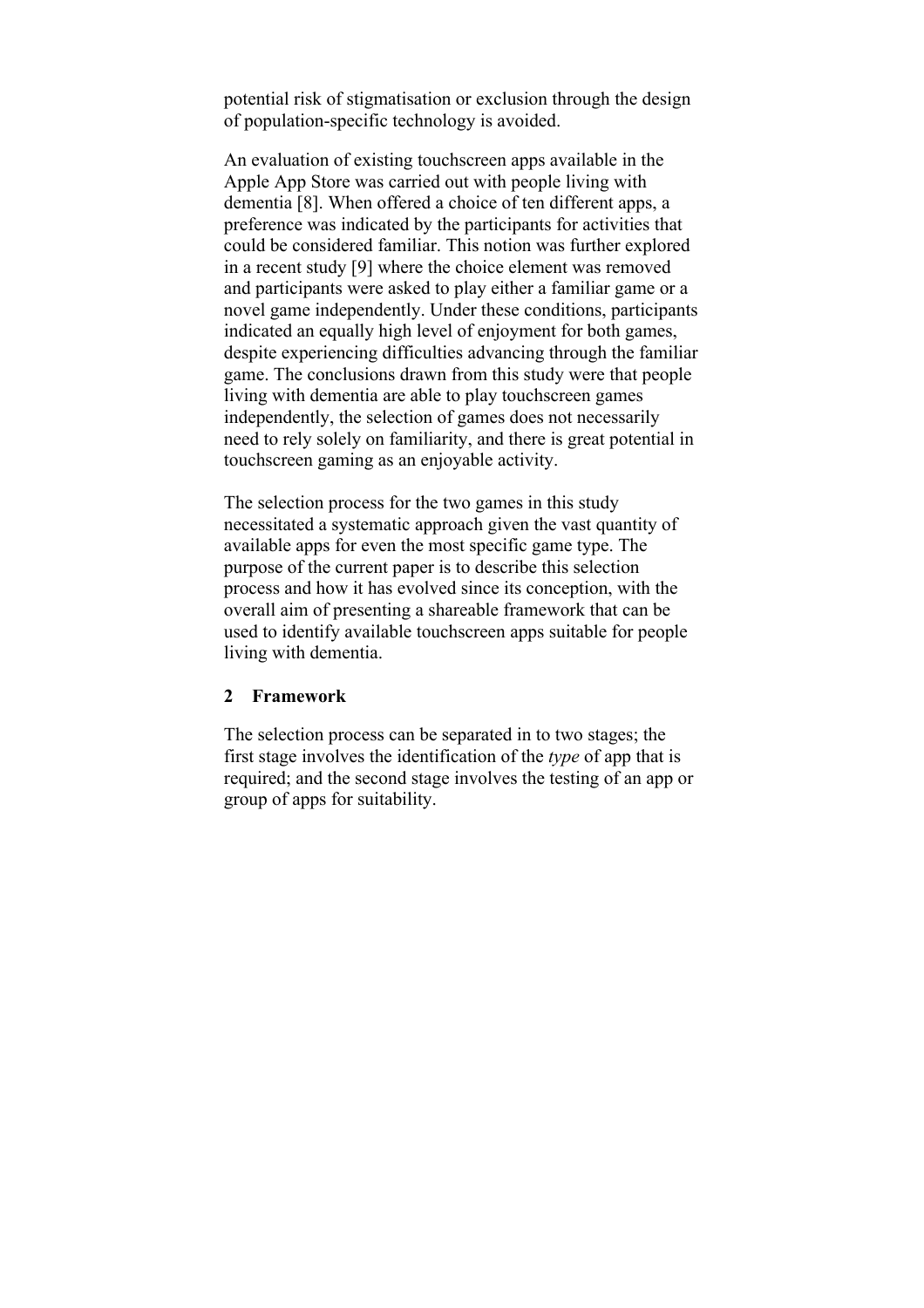The first stage requires a specific idea of the sought-after app: the identification of the search terms; a decision as to how many apps are to be tested; and inclusion/exclusion criteria. The second stage of the framework involves testing the app or apps that are under consideration against a set of review criteria. This stage can be utilised in isolation of the first stage, depending on the context. The review criteria originally featured five categories: interaction method; feedback; content; visual design; and obstacles. Each item or category has an ideal definition as to what constitutes an accessible app for people living with dementia, based on an extensive literature review and from the previous work of one of the authors. After reviewing all of the apps under consideration, a decision can be made as to whether any are suitable for

## **3 Application**

The framework has so far been used to identify five gaming apps, four of which have been tested and received positively by people living with dementia in studies in the UK and Canada. After the frameworks' use in each study, it has been adapted in response to the observed outcomes of applying the chosen apps with the target population. These adaptations have included the modification of existing categories, addition of further categories and the inclusion of a scoring system. In identifying the fifth app, four researchers applied the review criteria to the same twelve apps and a test of inter-rater reliability was applied to their scores, achieving conventional standards for reliability.

## **4 Conclusions**

Evidence collected to date indicates that the app selection framework has the potential to be a reliable and valid method of identifying apps that can be recommended for people living